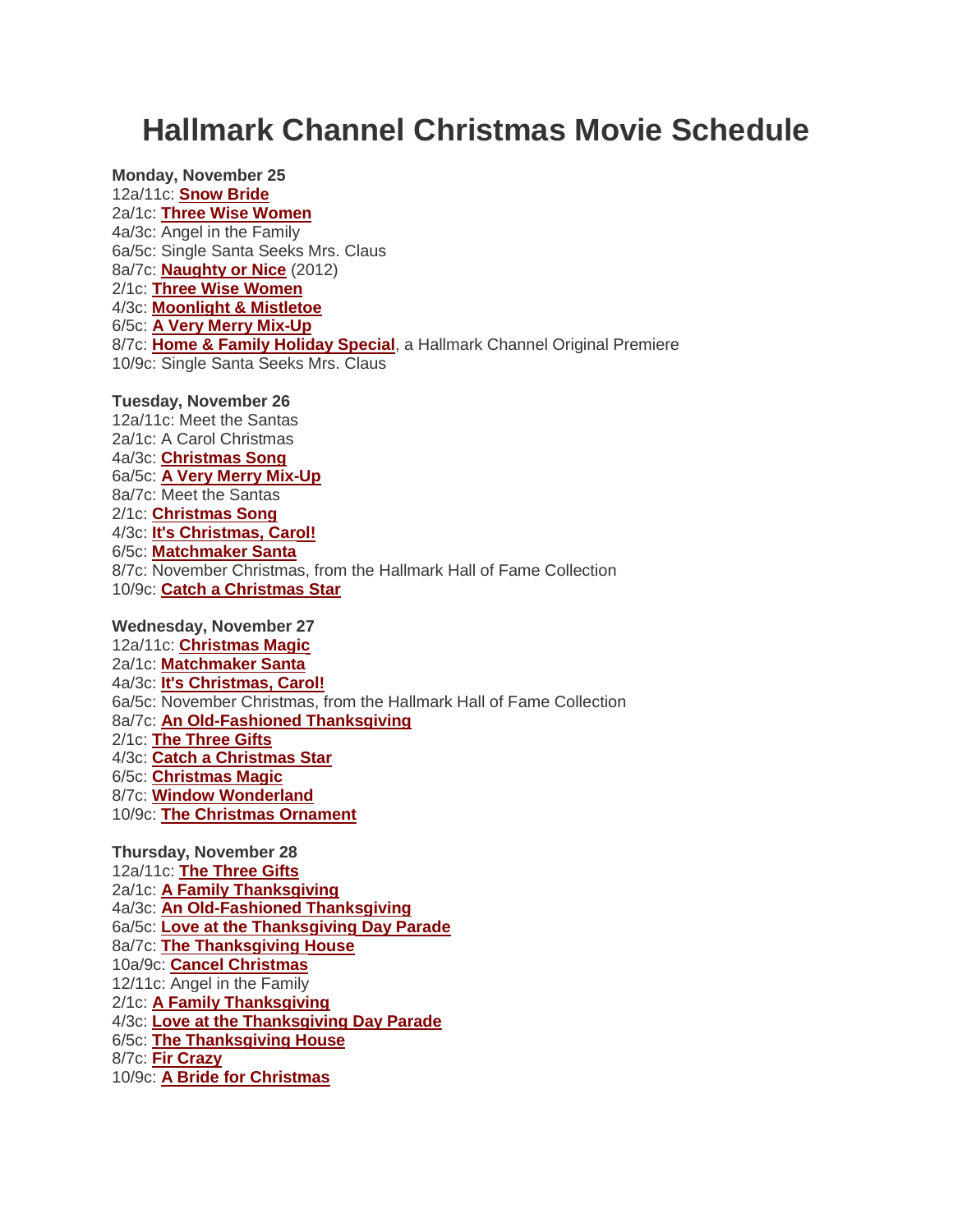**Friday, November 29** 12a/11c: **[Come Dance With Me](http://www.hallmarkchannel.com/comedancewithme)** 2a/1c: **[A Christmas Wish](http://www.hallmarkchannel.com/achristmaswish)** 4a/3c: **[Cancel Christmas](http://www.hallmarkchannel.com/cancelchristmas)** 6a/5c: **[The Santa Incident](http://www.hallmarkchannel.com/thesantaincident/home)** 8a/7c: Angel in the Family 10a/9c: **[Come Dance With Me](http://www.hallmarkchannel.com/comedancewithme)** 12/11c: **[A Bride for Christmas](http://www.hallmarkchannel.com/abrideforchristmas)** 2/1c: **[The Christmas Pageant](http://www.hallmarkchannel.com/thechristmaspageant)** 4/3c: **[Debbie Macomber's Mrs. Miracle](http://www.hallmarkchannel.com/Programm/Default_Microsite.aspx?Simscode=419-26619&ID=0)** 6/5c: **[Debbie Macomber's Call Me Mrs. Miracle](http://www.hallmarkchannel.com/debbiemacomberscallmemrsmiracle/home)** 8/7c: **[Debbie Macomber's Trading Christmas](http://www.hallmarkchannel.com/debbiemacomberstradingchristmas)** 10/9c: **[A Christmas Wish](http://www.hallmarkchannel.com/achristmaswish)**

**Saturday, November 30** 12a/11c: **[Hitched for the Holidays](http://www.hallmarkchannel.com/hitchedfortheholidays)** 2a/1c: **[The Santa Incident](http://www.hallmarkchannel.com/thesantaincident/home)** 4a/3c: **[The Christmas Pageant](http://www.hallmarkchannel.com/thechristmaspageant)** 6a/5c: **[The Night Before the Night Before Christmas](http://www.hallmarkchannel.com/thenightbeforethenightbeforechristmas/home)** 8a/7c: **[Debbie Macomber's Mrs. Miracle](http://www.hallmarkchannel.com/Programm/Default_Microsite.aspx?Simscode=419-26619&ID=0)** 10a/9c: **[Debbie Macomber's Call Me Mrs. Miracle](http://www.hallmarkchannel.com/debbiemacomberscallmemrsmiracle/home)** 12/11c: **[Window Wonderland](http://www.hallmarkchannel.com/windowwonderland)** 2/1c: **[Fir Crazy](http://www.hallmarkchannel.com/fircrazy)** 4/3c: **[Annie Claus is Coming to Town](http://www.hallmarkchannel.com/annieclausiscomingtotown)** 6/5c: **[Hitched for the Holidays](http://www.hallmarkchannel.com/hitchedfortheholidays)** 8/7c: **[Let It Snow](http://www.hallmarkchannel.com/letitsnow)**, a Hallmark Channel Original Premiere! 10/9c: A Boyfriend for Christmas

**Sunday, December 1** 12a/11c: **[A Holiday Engagement](http://www.hallmarkchannel.com/holidayengagement)** 2a/1c: **[The Night Before the Night Before Christmas](http://www.hallmarkchannel.com/thenightbeforethenightbeforechristmas/home)** 4a/3c: A Carol Christmas 6a/5c: **[An Old-Fashioned Christmas](http://www.hallmarkchannel.com/anoldfashionedchristmas/home)** 8a/7c: **[Annie Claus is Coming to Town](http://www.hallmarkchannel.com/annieclausiscomingtotown)** 10a/9c: **[A Holiday Engagement](http://www.hallmarkchannel.com/holidayengagement)** 12/11c: **[Catch a Christmas Star](http://www.hallmarkchannel.com/catchachristmasstar)** 2/1c: **[Let It Snow](http://www.hallmarkchannel.com/letitsnow)** 4/3c: A Boyfriend for Christmas 6/5c: **[The Christmas Ornament](http://www.hallmarkchannel.com/thechristmasornament)** 8/7c: **[The Christmas Spirit](http://www.hallmarkchannel.com/thechristmasspirit)**, a Hallmark Channel Original Premiere! 10/9c: **A Princess [for Christmas](http://www.hallmarkchannel.com/aprincessforchristmas)**

**Monday, December 2** 12a/11c: **[Catch a Christmas Star](http://www.hallmarkchannel.com/catchachristmasstar)** 2a/1c: **[An Old-Fashioned Christmas](http://www.hallmarkchannel.com/anoldfashionedchristmas/home)** 4a/3c: **[The Santa Suit](http://www.hallmarkchannel.com/thesantasuit/home)** 6a/5c: **[Farewell Mr. Kringle](http://www.hallmarkchannel.com/farewellmrkringle/home)** 8a/7c: **[Gift of the Magi](http://www.hallmarkchannel.com/giftofthemagi/home)** 2/1c: **[The Christmas Ornament](http://www.hallmarkchannel.com/thechristmasornament)** 4/3c: **[The Santa Suit](http://www.hallmarkchannel.com/thesantasuit/home)** 6/5c: **[A Princess for Christmas](http://www.hallmarkchannel.com/aprincessforchristmas)** 8/7c: **[Farewell Mr. Kringle](http://www.hallmarkchannel.com/farewellmrkringle/home)** 10/9c: **[The Christmas Card](http://www.hallmarkchannel.com/Programm/Default_Microsite.aspx?Simscode=419-23524&ID=0)**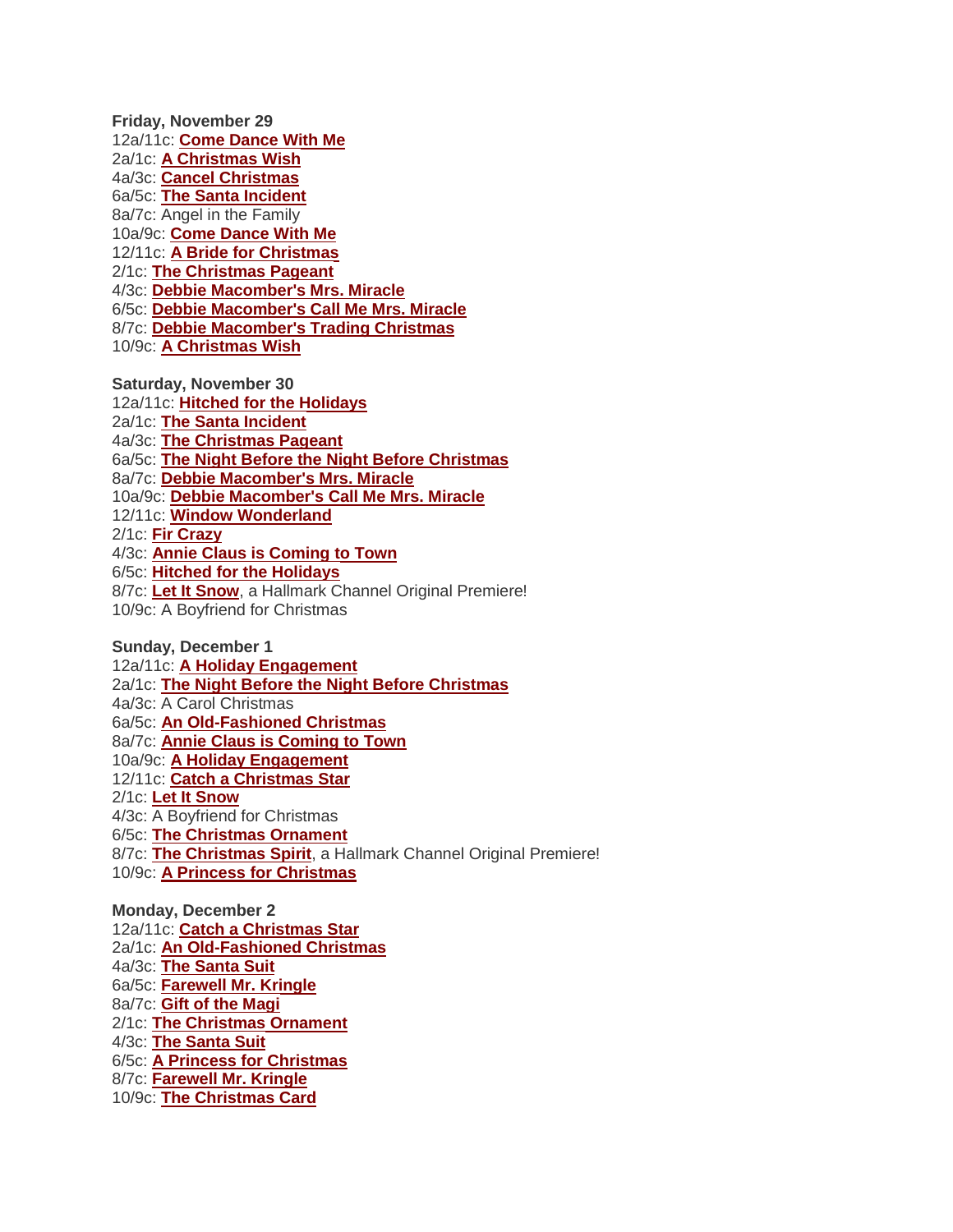**Tuesday, December 3** 12a/11c: **[Gift of the Magi](http://www.hallmarkchannel.com/giftofthemagi/home)** 2a/1c: **[Love's Christmas Journey Part 1](http://www.hallmarkchannel.com/loveschristmasjourney)** 4a/3c: **[Love's Christmas Journey Part 2](http://www.hallmarkchannel.com/loveschristmasjourney)** 6a/5c: **[The Christmas Card](http://www.hallmarkchannel.com/thechristmascard)** 8a/7c: **[A Christmas Wedding Tail](http://www.hallmarkchannel.com/achristmasweddingtail)** 2/1c: **[Love's Christmas Journey Part 1](http://www.hallmarkchannel.com/loveschristmasjourney)** 4/3c: **[Love's Christmas Journey Part 2](http://www.hallmarkchannel.com/loveschristmasjourney)** 6/5c: **[The Most Wonderful Time of the Year](http://www.hallmarkchannel.com/Programm/Default_Microsite.aspx?Simscode=419-26463&ID=299398)** 8/7c: **[Help for the Holidays](http://www.hallmarkchannel.com/helpfortheholidays)** 10/9c: **[Hitched for the Holidays](http://www.hallmarkchannel.com/hitchedfortheholidays)**

### **Wednesday, December 4**

12a/11c: **[Snow Bride](http://www.hallmarkchannel.com/snowbride)** 2a/1c: A Town Without Christmas 4a/3c: **[A Christmas Wedding Tail](http://www.hallmarkchannel.com/achristmasweddingtail)** 6a/5c: **[Help for the Holidays](http://www.hallmarkchannel.com/helpfortheholidays)** 8a/7c: Once Upon a Christmas 2/1c: **[The Most Wonderful Time of the Year](http://www.hallmarkchannel.com/Programm/Default_Microsite.aspx?Simscode=419-26463&ID=299398)** 4/3c: **[Hitched for the Holidays](http://www.hallmarkchannel.com/hitchedfortheholidays)** 6/5c: All I Want for Christmas 8/7c: **[Snow Bride](http://www.hallmarkchannel.com/snowbride)** 10/9c: **[Fir Crazy](http://www.hallmarkchannel.com/fircrazy)**

#### **Thursday, December 5**

12a/11c: Once Upon a Christmas 2a/1c: Twice Upon a Christmas 4a/3c: Karroll's Christmas 6a/5c: All I Want for Christmas 8a/7c: Fallen Angel, from the Hallmark Hall of Fame 2/1c: Karroll's Christmas 4/3c: Twice Upon a Christmas 6/5c: **[Moonlight & Mistletoe](http://www.hallmarkchannel.com/Programm/Default_Microsite.aspx?Simscode=419-25588&ID=0)** 8/7c: **[Let It Snow](http://www.hallmarkchannel.com/letitsnow)** 10/9c: **[Window Wonderland](http://www.hallmarkchannel.com/windowwonderland)**

#### **Friday, December 6**

12a/11c: Fallen Angel, from the Hallmark Hall of Fame 2a/1c: **[Christmas Magic](http://www.hallmarkchannel.com/christmasmagic)** 4a/3c: **[Moonlight & Mistletoe](http://www.hallmarkchannel.com/Programm/Default_Microsite.aspx?Simscode=419-25588&ID=0)** 6a/5c: **[Lucky Christmas](http://www.hallmarkchannel.com/luckychristmas)** 8a/7c: Santa Jr. 2/1c: Meet the Santas 4/3c: **[Christmas Magic](http://www.hallmarkchannel.com/christmasmagic)** 6/5c: **[The Christmas Spirit](http://www.hallmarkchannel.com/thechristmasspirit)** 8/7c: **[The Three Gifts](http://www.hallmarkchannel.com/Programm/Default_Microsite.aspx?Simscode=419-26635&ID=0)** 10/9c: Single Santa Seeks Mrs. Claus

## **Saturday, December 7**

12a/11c: Meet the Santas 2a/1c: Santa Jr. 4a/3c: **[The Three Gifts](http://www.hallmarkchannel.com/Programm/Default_Microsite.aspx?Simscode=419-26635&ID=0)**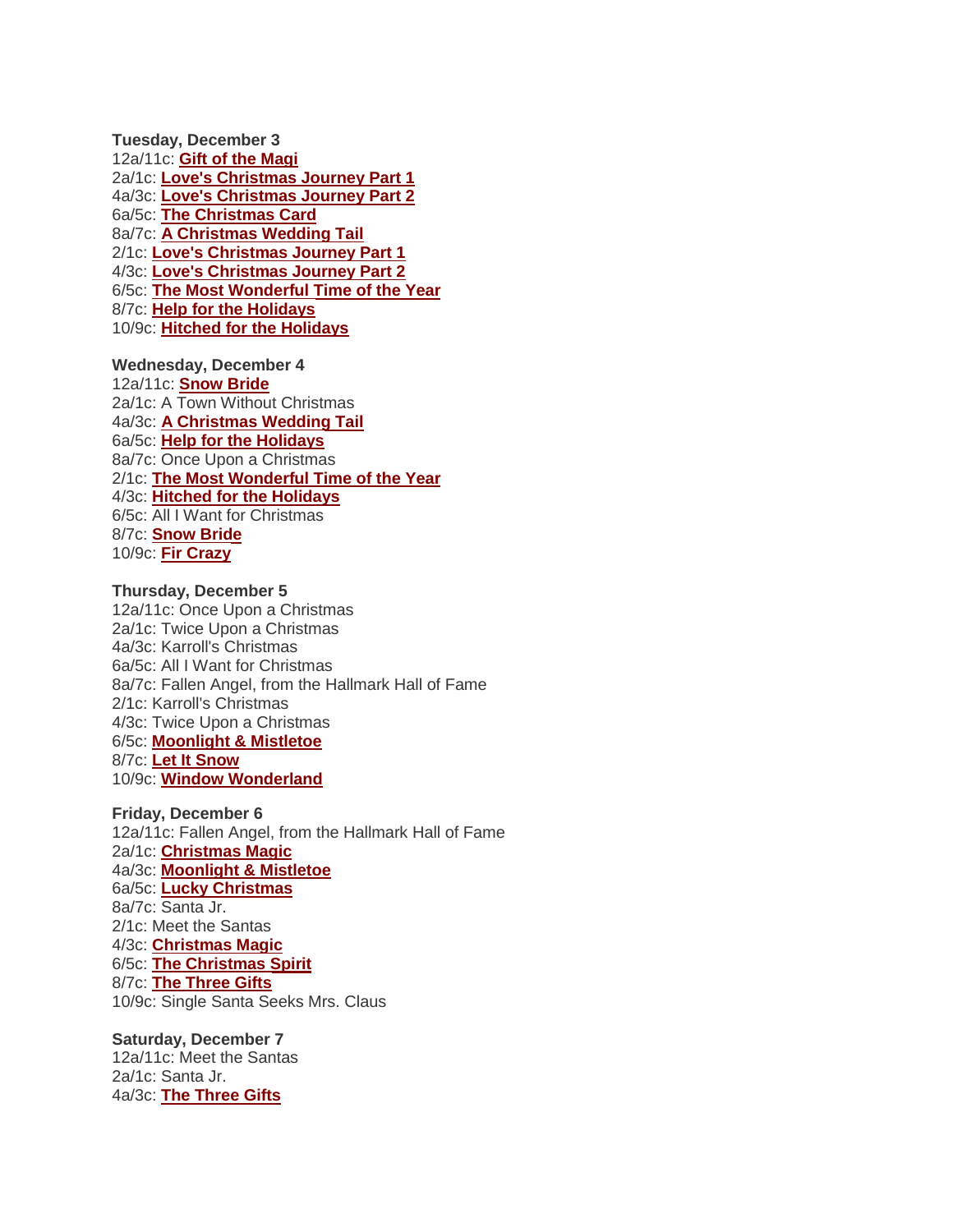6a/5c: **[Battle of the Bulbs](http://www.hallmarkchannel.com/battleofthebulbs/home)** 8a/7c: **[Come Dance With Me](http://www.hallmarkchannel.com/comedancewithme)** 10a/9c: Single Santa Seeks Mrs. Claus 12/11c: **[Let It Snow](http://www.hallmarkchannel.com/letitsnow)** 2/1c: **[The Christmas Spirit](http://www.hallmarkchannel.com/thechristmasspirit)** 4/3c: **[Window Wonderland](http://www.hallmarkchannel.com/windowwonderland)** 6/5c: **A [Very Merry Mix-Up](http://www.hallmarkchannel.com/averymerrymixup)** 8/7c: **[Santa Switch](http://www.hallmarkchannel.com/santaswitch)**, a Hallmark Channel Original Premiere! 10/9c: **[Let It Snow](http://www.hallmarkchannel.com/letitsnow)**

**Sunday, December 8** 12a/11c: A Season for Miracles, from the Hallmark Hall of Fame 2a/1c: **A [Very Merry Mix-Up](http://www.hallmarkchannel.com/averymerrymixup)** 4a/3c: **[Christmas Dance](http://www.hallmarkchannel.com/comedancewithme)** 6a/5c: Silver Bells, from the Hallmark Hall of Fame 8a/7c: A Season for Miracles, from the Hallmark Hall of Fame 10a/9c: **[Jingle All the Way](http://www.hallmarkchannel.com/jinglealltheway)** 10:30a/9:30c: **[Jingle and Bell's Christmas Star](http://www.hallmarkchannel.com/jingleandbellschristmasstar)** 11a/10c: **[hoops&yoyo Ruin Christmas](http://www.hallmarkchannel.com/hoopsandyoyoruinchristmas)** 11:30a/10:30c: **[Jingle All the Way](http://www.hallmarkchannel.com/jinglealltheway)** 12/11c: **[Fir Crazy](http://www.hallmarkchannel.com/fircrazy)** 2/1c: **[Santa Switch](http://www.hallmarkchannel.com/santaswitch)** 4/3c: **[Christmas With Holly](http://www.hallmarkchannel.com/christmaswithholly)**, from the Hallmark Hall of Fame

## **Monday, December 9** 12a/11c: Silver Bells, from the Hallmark Hall of Fame

2a/1c: **[Christmas With Holly](http://www.hallmarkchannel.com/christmaswithholly)**, from the Hallmark Hall of Fame 4a/3c: **[Lucky Christmas](http://www.hallmarkchannel.com/luckychristmas)** 6a/5c: Eve's Christmas 8a/7c: A Town Without Christmas 2/1c: **[Debbie Macomber's Trading Christmas](http://www.hallmarkchannel.com/debbiemacomberstradingchristmas)** 4/3c: Eve's Christmas 6/5c: **[Fir Crazy](http://www.hallmarkchannel.com/fircrazy)** 8/7c: **[Naughty or Nice](http://www.hallmarkchannel.com/naughtyornice)** (2012) 10/9c: **[Debbie Macomber's Trading Christmas](http://www.hallmarkchannel.com/debbiemacomberstradingchristmas)**

## **Tuesday, December 10**

12a/11c: A Town Without Christmas 2a/1c: **[Baby's First Christmas](http://www.hallmarkchannel.com/babysfirstchristmas)** 4a/3c: **[An Old-Fashioned Christmas](http://www.hallmarkchannel.com/anoldfashionedchristmas/home)** 6a/5c: Angel in the Family 8a/7c: **[Fir Crazy](http://www.hallmarkchannel.com/fircrazy)** 2/1c: **[Baby's First Christmas](http://www.hallmarkchannel.com/babysfirstchristmas)** 4/3c: **[Naughty or Nice](http://www.hallmarkchannel.com/naughtyornice)** (2012) 6/5c: **[Snow Bride](http://www.hallmarkchannel.com/snowbride)** 8/7c: **[Santa Switch](http://www.hallmarkchannel.com/santaswitch)** 10/9c: **[A Christmas Wish](http://www.hallmarkchannel.com/achristmaswish)**

**Wednesday, December 11** 12a/11c: **[The Santa Incident](http://www.hallmarkchannel.com/thesantaincident/home)** 2a/1c: Angel in the Family 4a/3c: A Carol Christmas 6a/5c: **[Snow Bride](http://www.hallmarkchannel.com/snowbride)**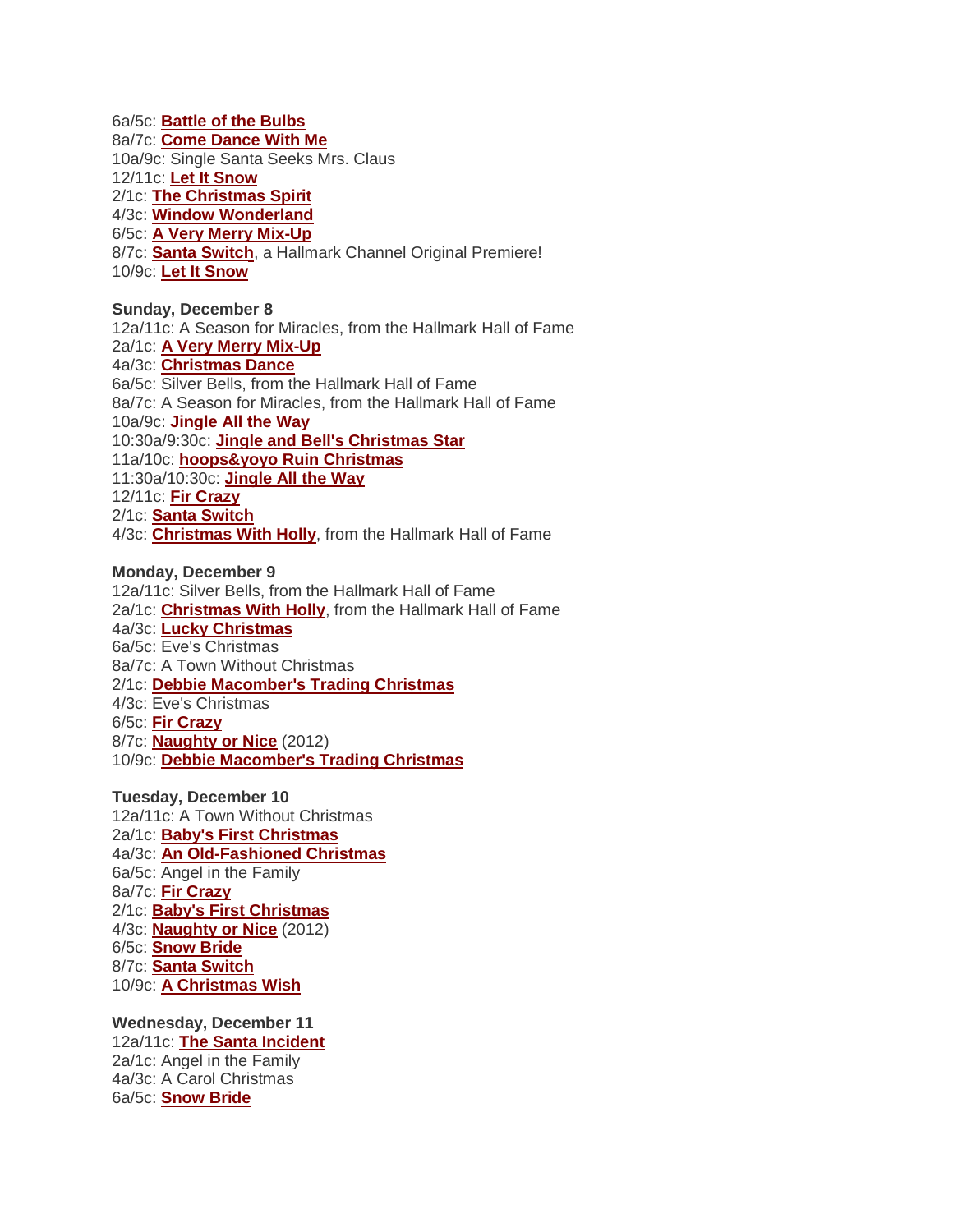8a/7c: **[The Santa Incident](http://www.hallmarkchannel.com/thesantaincident/home)** 2/1c: The Hollywood Christmas Parade 4/3c: **[A Christmas Wish](http://www.hallmarkchannel.com/achristmaswish)** 6/5c: **[Matchmaker Santa](http://www.hallmarkchannel.com/matchmakersanta)** 8/7c: **[The Christmas Spirit](http://www.hallmarkchannel.com/thechristmasspirit)** 10/9c: **[Window Wonderland](http://www.hallmarkchannel.com/windowwonderland)**

**Thursday, December 12** 12a/11c: **[Catch a Christmas Star](http://www.hallmarkchannel.com/catchachristmasstar)** 2a/1c: **[Three Wise Women](http://www.hallmarkchannel.com/threewisewomen/home)** 4a/3c: **[The Christmas Ornament](http://www.hallmarkchannel.com/thechristmasornament)** 6a/5c: **[Window Wonderland](http://www.hallmarkchannel.com/windowwonderland)** 8a/7c: **[Matchmaker Santa](http://www.hallmarkchannel.com/matchmakersanta)** 2/1c: **[Catch a Christmas Star](http://www.hallmarkchannel.com/catchachristmasstar)** 4/3c: **[Christmas Song](http://www.hallmarkchannel.com/christmassong)** 6/5c: A Boyfriend for Christmas 10/9c: **[The Christmas Ornament](http://www.hallmarkchannel.com/thechristmasornament)**

**Friday, December 13** 12a/11c: **[A Very Merry Mix-Up](http://www.hallmarkchannel.com/averymerrymixup)** 2a/1c: A Boyfriend for Christmas 4a/3c: **[Christmas Song](http://www.hallmarkchannel.com/christmassong)** 6a/5c: **[Debbie Macomber's Mrs. Miracle](http://www.hallmarkchannel.com/Programm/Default_Microsite.aspx?Simscode=419-26619&ID=0)** 8a/7c: **[Debbie Macomber's Call Me Mrs. Miracle](http://www.hallmarkchannel.com/debbiemacomberscallmemrsmiracle/home)** 2/1c: **[Cancel Christmas](http://www.hallmarkchannel.com/cancelchristmas)** 4/3c: **[A Very Merry Mix-Up](http://www.hallmarkchannel.com/averymerrymixup)** 6/5c: **[Let It Snow](http://www.hallmarkchannel.com/letitsnow)** 8/7c: **[A Holiday Engagement](http://www.hallmarkchannel.com/holidayengagement)** 10/9c: **[The Christmas Card](http://www.hallmarkchannel.com/thechristmascard)**

## **Saturday, December 14**

12a/11c: **[Debbie Macomber's Mrs. Miracle](http://www.hallmarkchannel.com/Programm/Default_Microsite.aspx?Simscode=419-26619&ID=0)** 2a/1c: **[Debbie Macomber's Call Me Mrs. Miracle](http://www.hallmarkchannel.com/debbiemacomberscallmemrsmiracle/home)** 4a/3c: Fallen Angel, from the Hallmark Hall of Fame 6a/5c: A Christmas Visitor 8a/7c: **[A Holiday Engagement](http://www.hallmarkchannel.com/holidayengagement)** 10a/9c: **[Let It Snow](http://www.hallmarkchannel.com/letitsnow)** 12/11c: **[Santa Switch](http://www.hallmarkchannel.com/santaswitch)** 2/1c: Fallen Angel, from the Hallmark Hall of Fame 4/3c: November Christmas, from the Hallmark Hall of Fame 6/5c: **[The Christmas Card](http://www.hallmarkchannel.com/thechristmascard)** 8/7c: **[Hats Off to Christmas!](http://www.hallmarkchannel.com/hatsofftochristmas)**, a Hallmark Channel Original Premiere

**Sunday, December 15** 12a/11c: November Christmas, from the Hallmark Hall of Fame 2a/1c: A Christmas Visitor 4a/3c: **[The Christmas Pageant](http://www.hallmarkchannel.com/thechristmaspageant)** 6a/5c: **[A Princess for Christmas](http://www.hallmarkchannel.com/aprincessforchristmas)** 8a/7c: Single Santa Seeks Mrs. Claus 10a/9c: **[The Christmas Pageant](http://www.hallmarkchannel.com/thechristmaspageant)** 12/11c: **[The Christmas Spirit](http://www.hallmarkchannel.com/thechristmasspirit)** 2/1c: **[Hats Off to Christmas!](http://www.hallmarkchannel.com/hatsofftochristmas)** 6/5c: **[A Princess for Christmas](http://www.hallmarkchannel.com/aprincessforchristmas)**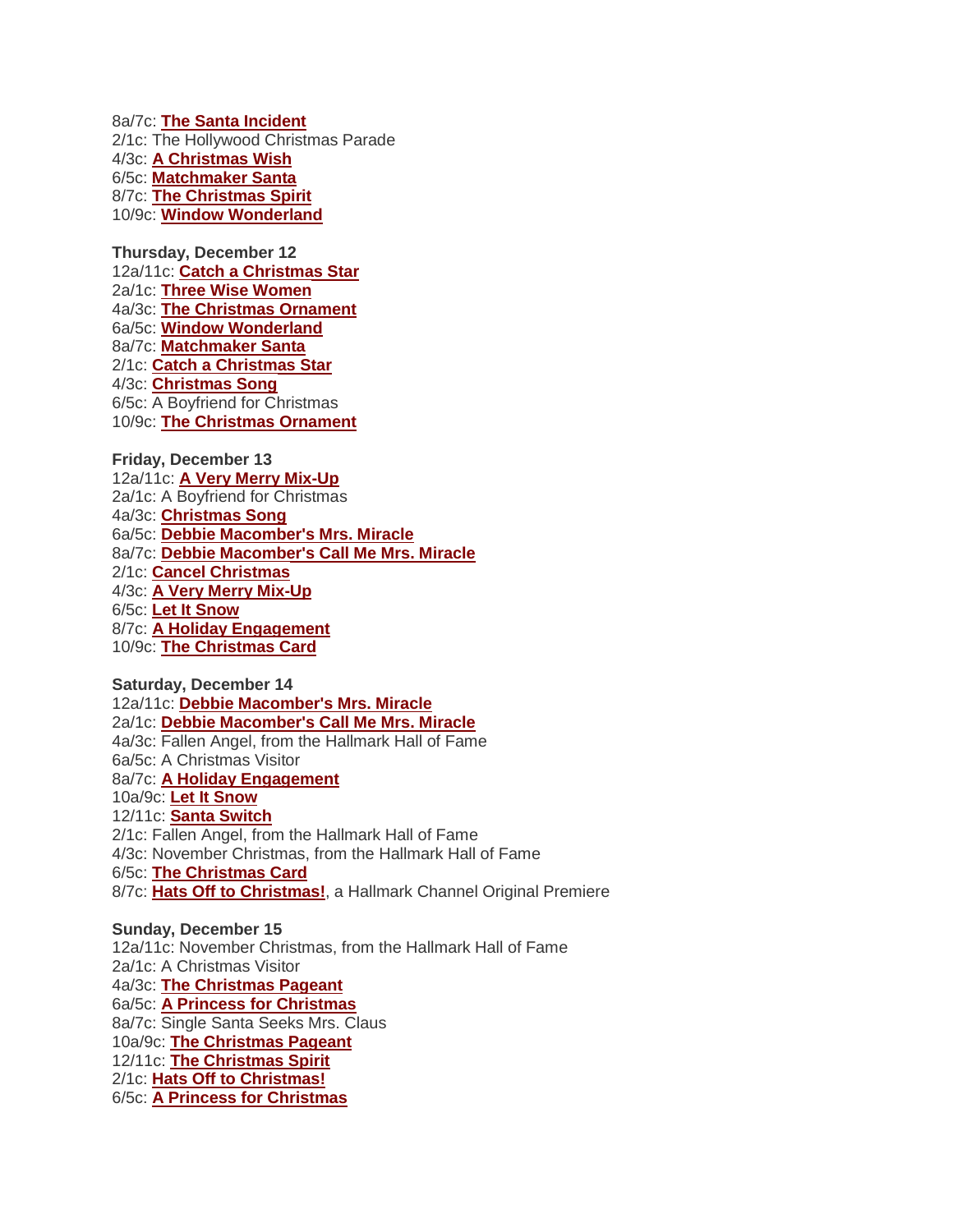8/7c: **[Finding Christmas](http://www.hallmarkchannel.com/findingchristmas)**, a Hallmark Channel Original Premiere! 10/9c: Single Santa Seeks Mrs. Claus

**Monday, December 16** 12a/11c: Meet the Santas 2a/1c: **[Farewell Mr. Kringle](http://www.hallmarkchannel.com/farewellmrkringle/home)** 4a/3c: Twice Upon a Christmas 6a/5c: Karroll's Christmas 8a/7c: Meet the Santas 2/1c: **[Mistletoe Over Manhattan](http://www.hallmarkchannel.com/mistletoeovermanhattan)** 4/3c: Twice Upon a Christmas 6/5c: **[Help for the Holidays](http://www.hallmarkchannel.com/helpfortheholidays)** 8/7c: **[Window Wonderland](http://www.hallmarkchannel.com/windowwonderland)** 10/9c: **[Farewell Mr. Kringle](http://www.hallmarkchannel.com/farewellmrkringle/home)**

**Tuesday, December 17** 12a/11c: Karroll's Christmas 2a/1c: **[Let It Snow](http://www.hallmarkchannel.com/letitsnow)** 4a/3c: **[The Santa Suit](http://www.hallmarkchannel.com/thesantasuit/home)** 6a/5c: **[Mistletoe Over Manhattan](http://www.hallmarkchannel.com/mistletoeovermanhattan)** 8a/7c: **[Help for the Holidays](http://www.hallmarkchannel.com/helpfortheholidays)** 2/1c: **[The Santa Suit](http://www.hallmarkchannel.com/thesantasuit/home)** 4/3c: **[Window Wonderland](http://www.hallmarkchannel.com/windowwonderland)** 6/5c: **[The Christmas Spirit](http://www.hallmarkchannel.com/thechristmasspirit)** 8/7c: **[A Bride for Christmas](http://www.hallmarkchannel.com/abrideforchristmas)** 10/9c: **[Let It Snow](http://www.hallmarkchannel.com/letitsnow)**

**Wednesday, December 18** 12a/11c: **[Christmas With Holly](http://www.hallmarkchannel.com/christmaswithholly)**, from the Hallmark Hall of Fame 2a/1c: Once Upon a Christmas 4a/3c: Angel in the Family 6a/5c: **[It's Christmas, Carol!](http://www.hallmarkchannel.com/itschristmascarol)** 8a/7c: **[The Christmas Spirit](http://www.hallmarkchannel.com/thechristmasspirit)** 2/1c: **[A Bride for Christmas](http://www.hallmarkchannel.com/abrideforchristmas)** 4/3c: Once Upon a Christmas 6/5c: **[Christmas With Holly](http://www.hallmarkchannel.com/christmaswithholly)**, from the Hallmark Hall of Fame 8/7c: **[Hats Off to Christmas!](http://www.hallmarkchannel.com/hatsofftochristmas)** 10/9c: **[Santa Switch](http://www.hallmarkchannel.com/santaswitch)**

**Thursday, December 19** 12a/11c: A Season for Miracles, from the Hallmark Hall of Fame 2a/1c: **[Debbie Macomber's Trading Christmas](http://www.hallmarkchannel.com/debbiemacomberstradingchristmas)** 4a/3c: **[It's Christmas, Carol!](http://www.hallmarkchannel.com/itschristmascarol)** 6a/5c: **[Gift of the Magi](http://www.hallmarkchannel.com/giftofthemagi/home)** 8a/7c: A Season for Miracles, from the Hallmark Hall of Fame 2/1c: **[Lucky Christmas](http://www.hallmarkchannel.com/luckychristmas)** 4/3c: **[The Wishing Tree](http://www.hallmarkchannel.com/thewishingtree)** 6/5c: **[Debbie Macomber's Trading Christmas](http://www.hallmarkchannel.com/debbiemacomberstradingchristmas)** 8/7c: All I Want for Christmas 10/9c: **[Finding Christmas](http://www.hallmarkchannel.com/findingchristmas)**

**Friday, December 20** 12a/11c: **[A Christmas Wish](http://www.hallmarkchannel.com/achristmaswish)**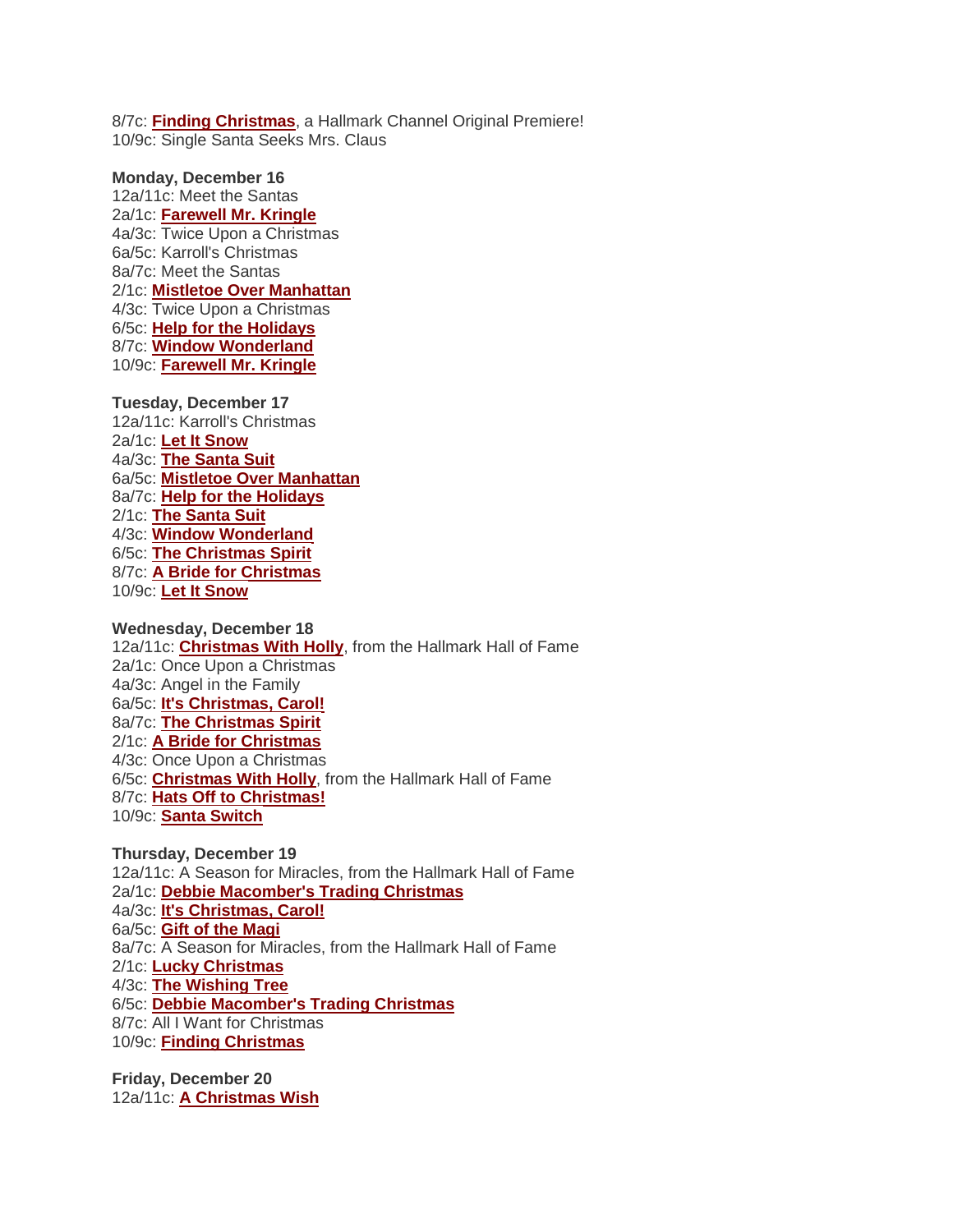2a/1c: **[The Christmas Ornament](http://www.hallmarkchannel.com/thechristmasornament)** 4a/3c: **[The Wishing Tree](http://www.hallmarkchannel.com/thewishingtree)** 6a/5c: A Carol Christmas 8a/7c: **[Lucky Christmas](http://www.hallmarkchannel.com/luckychristmas)** 2/1c: **[Annie Claus is Coming to Town](http://www.hallmarkchannel.com/annieclausiscomingtotown)** 4/3c: All I Want for Christmas 6/5c: **[A Christmas Wish](http://www.hallmarkchannel.com/achristmaswish)** 8/7c: **[The Christmas Ornament](http://www.hallmarkchannel.com/thechristmasornament)** 10/9c: **[Moonlight & Mistletoe](http://www.hallmarkchannel.com/Programm/Default_Microsite.aspx?Simscode=419-25588&ID=0)**

**Saturday, December 21** 12a/11c: Santa Jr. 2a/1c: **[Annie Claus is Coming to Town](http://www.hallmarkchannel.com/annieclausiscomingtotown)** 4a/3c: A Carol Christmas 6a/5c: Santa Jr. 8a/7c: **[The Santa Incident](http://www.hallmarkchannel.com/thesantaincident/home)** 10a/9c: **[Moonlight & Mistletoe](http://www.hallmarkchannel.com/Programm/Default_Microsite.aspx?Simscode=419-25588&ID=0)** 12/11c: **[Hats Off to Christmas!](http://www.hallmarkchannel.com/hatsofftochristmas)** 2/1c: **[Santa Switch](http://www.hallmarkchannel.com/santaswitch)** 4/3c: **[Finding Christmas](http://www.hallmarkchannel.com/findingchristmas)** 6/5c: **[Fir Crazy](http://www.hallmarkchannel.com/fircrazy)** 8/7c: The Christmas Blessing 10/9c: **[The Most Wonderful Time of the Year](http://www.hallmarkchannel.com/Programm/Default_Microsite.aspx?Simscode=419-26463&ID=0)**

**Sunday, December 22** 12a/11c: **[Christmas Magic](http://www.hallmarkchannel.com/christmasmagic)** 2a/1c: **[Hitched for the Holidays](http://www.hallmarkchannel.com/hitchedfortheholidays)** 4a/3c: **[The Santa Incident](http://www.hallmarkchannel.com/thesantaincident/home)** 6a/5c: **[Naughty or Nice](http://www.hallmarkchannel.com/naughtyornice)** (2012) 8a/7c: **[The Most Wonderful Time of the Year](http://www.hallmarkchannel.com/Programm/Default_Microsite.aspx?Simscode=419-26463&ID=0)** 10a/9c: **[Fir Crazy](http://www.hallmarkchannel.com/fircrazy)** 12/11c: **[Finding Christmas](http://www.hallmarkchannel.com/findingchristmas)** 2/1c: The Christmas Blessing 4/3c: **[Christmas Magic](http://www.hallmarkchannel.com/christmasmagic)** 6/5c: **[Naughty or Nice](http://www.hallmarkchannel.com/naughtyornice)** (2012) 8/7c: **[The Christmas Card](http://www.hallmarkchannel.com/Programm/Default_Microsite.aspx?Simscode=419-23524&ID=0)** 10/9c: **[Hitched for the Holidays](http://www.hallmarkchannel.com/hitchedfortheholidays)**

**Week Eight: Monday, December 24 - Tuesday, December 31**

**Monday, December 23** 12a/11c: November Christmas, from the Hallmark Hall of Fame 2a/1c: **[The Wishing Tree](http://www.hallmarkchannel.com/thewishingtree)** 4a/3c: **[The Night Before the Night Before Christmas](http://www.hallmarkchannel.com/thenightbeforethenightbeforechristmas/home)** 6a/5c: **[An Old-Fashioned Christmas](http://www.hallmarkchannel.com/anoldfashionedchristmas/home)** 8a/7c: **[The Christmas Card](http://www.hallmarkchannel.com/thechristmascard)** 2/1c: **[A Christmas Wedding Tail](http://www.hallmarkchannel.com/achristmasweddingtail)** 4/3c: **[A Princess for Christmas](http://www.hallmarkchannel.com/aprincessforchristmas)** 6/5c: **[Debbie Macomber's Mrs. Miracle](http://www.hallmarkchannel.com/Programm/Default_Microsite.aspx?Simscode=419-26619&ID=0)** 8/7c: November Christmas, from the Hallmark Hall of Fame 10/9c: **[The Wishing Tree](http://www.hallmarkchannel.com/thewishingtree)**

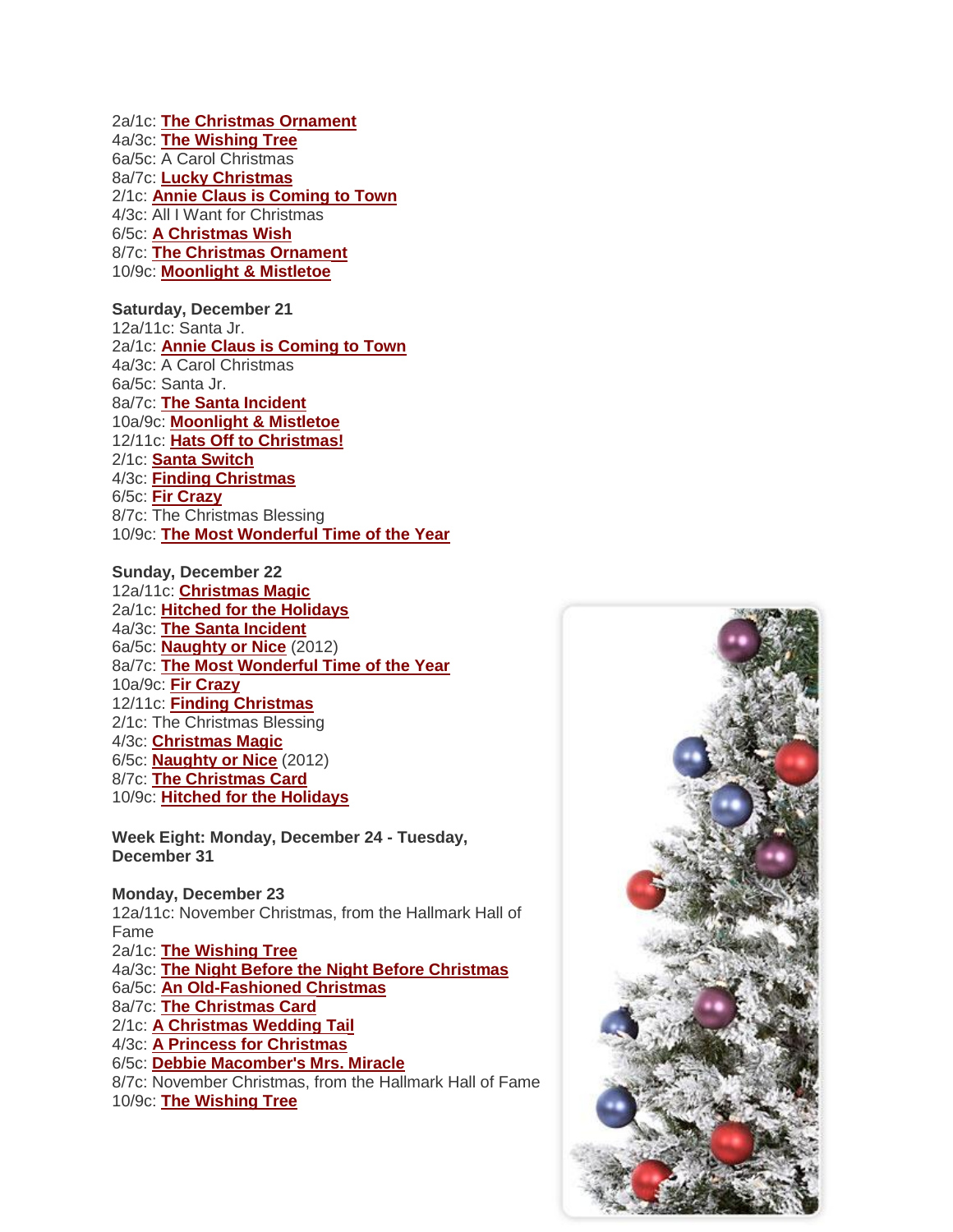**Tuesday, December 24** 12a/11c: **[The Night Before the Night Before Christmas](http://www.hallmarkchannel.com/thenightbeforethenightbeforechristmas/home)** 2a/1c: **[A Princess for Christmas](http://www.hallmarkchannel.com/aprincessforchristmas)** 4a/3c: Single Santa Seeks Mrs. Claus 6a/5c: **[A Christmas Wedding Tail](http://www.hallmarkchannel.com/achristmasweddingtail)** 8a/7c: The Dog Who Saved Christmas 10a/9c: Meet the Santas 12/11c: **[Finding Christmas](http://www.hallmarkchannel.com/findingchristmas)** 2/1c: **[Debbie Macomber's Mrs. Miracle](http://www.hallmarkchannel.com/Programm/Default_Microsite.aspx?Simscode=419-26619&ID=0)** 4/3c: **[Debbie Macomber's Call Me Mrs. Miracle](http://www.hallmarkchannel.com/debbiemacomberscallmemrsmiracle/home)** 6/5c: Single Santa Seeks Mrs. Claus 8/7c: Mee the Santas 10/9c: **[Hats Off to Christmas!](http://www.hallmarkchannel.com/hatsofftochristmas)**

**Wednesday, December 25 Starting at 6a/5c, enjoy a 24-Hour Marathon of Twelve Original Holiday Movies with Limited Commercial Interruptions!** 12a/11c: **[Fir Crazy](http://www.hallmarkchannel.com/fircrazy)** 2a/1c: The Dog Who Saved Christmas 4a/3c: **[Santa Switch](http://www.hallmarkchannel.com/santaswitch)** 6a/5c: **[The Thanksgiving House](http://www.hallmarkchannel.com/thethanksgivinghouse)** 7:30a/6:30c: **[Finding Christmas](http://www.hallmarkchannel.com/findingchristmas)** 9a/8c: **[Hats Off to Christmas!](http://www.hallmarkchannel.com/hatsofftochristmas)** 10:30a/9:30c: **[Santa Switch](http://www.hallmarkchannel.com/santaswitch)** 12/11c: **[A Very Merry Mix-Up](http://www.hallmarkchannel.com/averymerrymixup)** 1:30/12:30c: **[Catch a Christmas Star](http://www.hallmarkchannel.com/catchachristmasstar)** 3/2c: **[Snow Bride](http://www.hallmarkchannel.com/snowbride)** 4:30/3:30c: **[Fir Crazy](http://www.hallmarkchannel.com/fircrazy)** 6/5c: **[Window Wonderland](http://www.hallmarkchannel.com/windowwonderland)** 7:30/6:30c: **[The Christmas Spirit](http://www.hallmarkchannel.com/thechristmasspirit)** 9/8c: **[The Christmas Ornament](http://www.hallmarkchannel.com/thechristmasornament)** 10:30/9:30c: **[Let It Snow](http://www.hallmarkchannel.com/letitsnow)**

**Thursday, December 26** 12a/11c: **[Snow Bride](http://www.hallmarkchannel.com/snowbride)** 2a/1c: **[Catch a Christmas Star](http://www.hallmarkchannel.com/catchachristmasstar)** 4a/3c: **[The Christmas Spirit](http://www.hallmarkchannel.com/thechristmasspirit)** 6a/5c: **[A Very Merry Mix-Up](http://www.hallmarkchannel.com/averymerrymixup)** 8a/7c: **[Window Wonderland](http://www.hallmarkchannel.com/windowwonderland)** 2/1c: **[The Christmas Ornament](http://www.hallmarkchannel.com/thechristmasornament)** 4/3c: **[Let It Snow](http://www.hallmarkchannel.com/letitsnow)** 6/5c: Twice Upon a Christmas 8/7c: A Town Without Christmas 10/9c: The Christmas Blessing

**Friday, December 27** 12a/11c: Karroll's Christmas 2a/1c: **[Cancel Christmas](http://www.hallmarkchannel.com/cancelchristmas)** 4a/3c: Twice Upon a Christmas 6a/5c: A Christmas Visitor 8a/7c: A Town Without Christmas 2/1c: Karroll's Christmas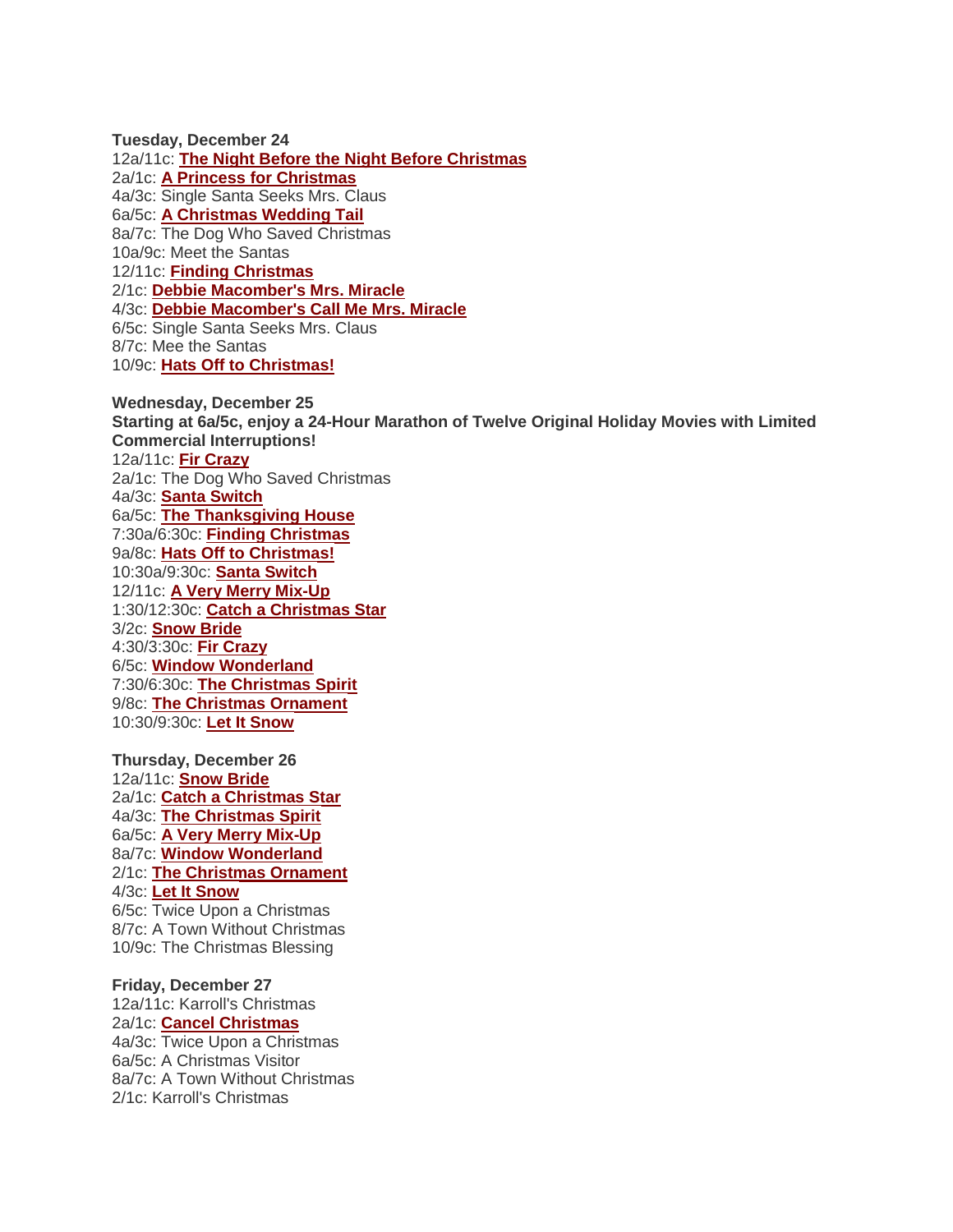4/3c: **[Santa Switch](http://www.hallmarkchannel.com/santaswitch)** 6/5c: The Christmas Blessing 8/7c: **[Help for the Holidays](http://www.hallmarkchannel.com/helpfortheholidays)** 10/9c: **[Matchmaker Santa](http://www.hallmarkchannel.com/matchmakersanta)**

# **Saturday, December 28**

12a/11c: **[It's Christmas, Carol!](http://www.hallmarkchannel.com/itschristmascarol)** 2a/1c: Silver Bells, from the Hallmark Hall of Fame 4a/3c: A Christmas Visitor 6a/5c: **[Santa Switch](http://www.hallmarkchannel.com/santaswitch)** 8a/7c: **[It's Christmas, Carol!](http://www.hallmarkchannel.com/itschristmascarol)** 10a/9c: **[Help for the Holidays](http://www.hallmarkchannel.com/helpfortheholidays)** 12/11c: Silver Bells, from the Hallmark Hall of Fame 2/1c: **[Matchmaker Santa](http://www.hallmarkchannel.com/matchmakersanta)** 4/3c: **[A Bride for Christmas](http://www.hallmarkchannel.com/abrideforchristmas)** 6/5c: A Boyfriend for Christmas 8/7c: **[A Princess for Christmas](http://www.hallmarkchannel.com/aprincessforchristmas)** 10/9c: **[Christmas With Holly](http://www.hallmarkchannel.com/christmaswithholly)**, from the Hallmark Hall of Fame Collection

## **Sunday, December 29**

12a/11c: All I Want for Christmas 2a/1c: A Season for Miracles, from the Hallmark Hall of Fame Collection 4a/3c: **[A Bride for Christmas](http://www.hallmarkchannel.com/abrideforchristmas)** 6a/5c: **[A Christmas Wish](http://www.hallmarkchannel.com/achristmaswish)** 8a/7c: **[Baby's First Christmas](http://www.hallmarkchannel.com/babysfirstchristmas)** 10a/9c: **[A Princess for Christmas](http://www.hallmarkchannel.com/aprincessforchristmas)** 12/11c: A Boyfriend for Christmas 2/1c: **[Christmas With Holly](http://www.hallmarkchannel.com/christmaswithholly)**, from the Hallmark Hall of Fame 4/3c: A Season for Miracles, from the Hallmark Hall of Fame 6/5c: All I Want for Christmas 8/7c: **[A Christmas Wish](http://www.hallmarkchannel.com/achristmaswish)** 10/9c: **[The Christmas Spirit](http://www.hallmarkchannel.com/thechristmasspirit)**

**Monday, December 30** 12a/11c: **[Farewell Mr. Kringle](http://www.hallmarkchannel.com/farewellmrkringle/home)** 2a/1c: **[Come Dance With Me](http://www.hallmarkchannel.com/comedancewithme)** 4a/3c: **[Baby's First Christmas](http://www.hallmarkchannel.com/babysfirstchristmas)** 6a/5c: **[The Christmas Spirit](http://www.hallmarkchannel.com/thechristmasspirit)** 8a/7c: **[Annie Claus is Coming to Town](http://www.hallmarkchannel.com/annieclausiscomingtotown)** 2/1c: **[Come Dance With Me](http://www.hallmarkchannel.com/comedancewithme)** 4/3c: **[Hats Off to Christmas!](http://www.hallmarkchannel.com/hatsofftochristmas)** 6/5c: **[Farewell Mr. Kringle](http://www.hallmarkchannel.com/farewellmrkringle/home)** 8/7c: **[Catch a Christmas Star](http://www.hallmarkchannel.com/catchachristmasstar)** 10/9c: **[Christmas Song](http://www.hallmarkchannel.com/christmassong)**

**Tuesday, December 31** 12a/11c: **[Annie Claus is Coming to Town](http://www.hallmarkchannel.com/annieclausiscomingtotown)** 2a/1c: **[Debbie Macomber's Trading Christmas](http://www.hallmarkchannel.com/debbiemacomberstradingchristmas)** 4a/3c: **[The Most Wonderful Time of the Year](http://www.hallmarkchannel.com/Programm/Default_Microsite.aspx?Simscode=419-26463&ID=0)** 6a/5c: **[Hats Off to Christmas!](http://www.hallmarkchannel.com/hatsofftochristmas)** 8a/7c: **[Catch a Christmas Star](http://www.hallmarkchannel.com/catchachristmasstar)** 2/1c: **[Christmas Song](http://www.hallmarkchannel.com/christmassong)** 4/3c: **[A Holiday Engagement](http://www.hallmarkchannel.com/holidayengagement)**